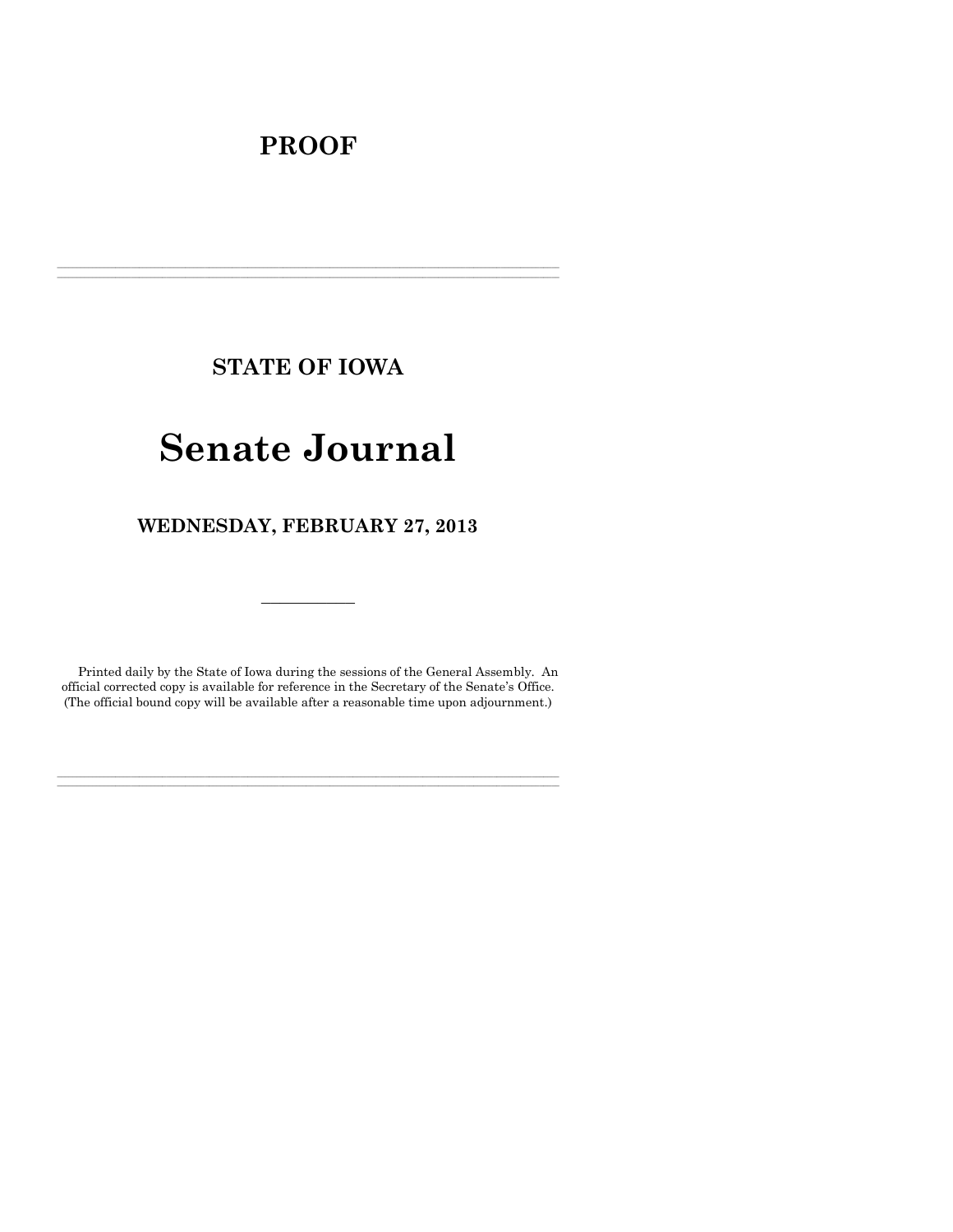# **JOURNAL OF THE SENATE**

 $\overline{\phantom{a}}$ 

FORTY-FIFTH CALENDAR DAY TWENTY-SEVENTH SESSION DAY

Senate Chamber Des Moines, Iowa, Wednesday, February 27, 2013

The Senate met in regular session at 9:00 a.m., President Jochum presiding.

Prayer was offered by the Honorable David Johnson, member of the Senate from Osceola County, Ocheyedan, Iowa.

# PLEDGE OF ALLEGIANCE

The Pledge of Allegiance was led by Senate Page Jennifer Brookhart.

The Journal of Tuesday, February 26, 2013, was approved.

# ADJOURNMENT

On motion of Senator Gronstal, the Senate adjourned at 9:07 a.m. until 9:00 a.m., Thursday, February 28, 2013.

# **APPENDIX**

## COMMUNICATIONS RECEIVED

The following communications were received in the office of the Secretary of the Senate and placed on file in the Legislative Services Agency:

#### DEPARTMENT OF HUMAN RIGHTS

Sex Offender Research Council Report, pursuant to Iowa Code section 216A.139(5). Report received on February 27, 2013.

# DEPARTMENT OF INSPECTIONS AND APPEALS

Iowa Child Advocacy Board Annual Report, pursuant to Iowa Code section 237.18(7)(d). Report received on February 27, 2013.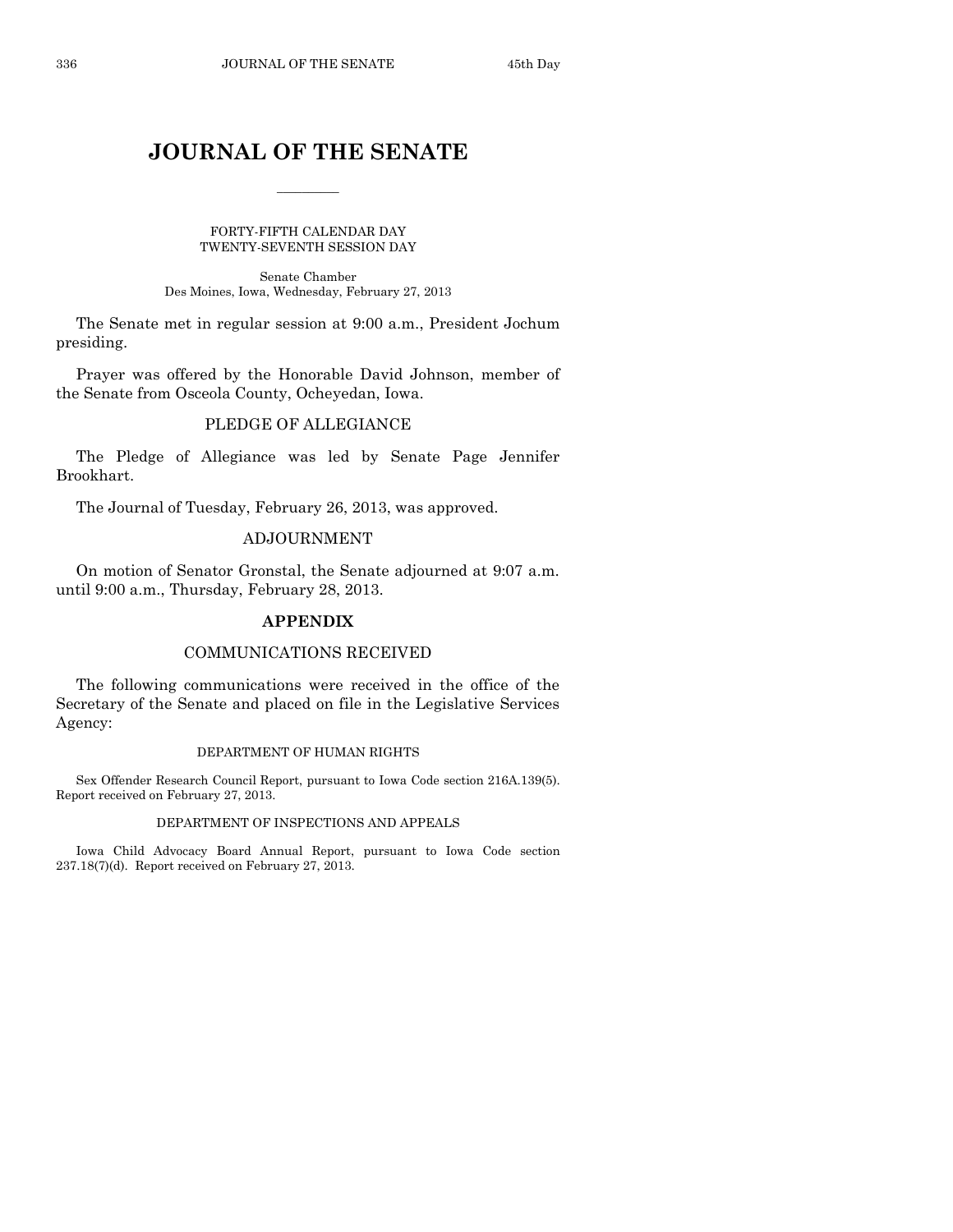#### STATE RACING AND GAMING COMMISSION

2012 Annual Report, pursuant to Iowa Code section 99D.21. Report received on February 27, 2013.

#### REPORTS OF COMMITTEE MEETINGS

#### **COMMERCE**

**Convened:** Tuesday, February 26, 2013, 2:00 p.m.

**Recessed:** 2:05 p.m.

**Reconvened:** 2:20 p.m.

**Members Present:** McCoy, Chair; Petersen, Vice Chair; Anderson, Ranking Member; Beall, Bertrand, Bolkcom, Breitbach, Chapman, Mathis, Schneider, Schoenjahn, Seng, Sinclair, and Wilhelm.

**Members Absent:** Hatch (excused).

Committee Business: Passed **SF 22.** Approved **SSB 1118.** 

**Adjourned:** 2:55 p.m.

#### **ECONOMIC GROWTH**

**Convened:** Tuesday, February 26, 2013, 4:05 p.m.

**Members Present:** Sodders, Chair; Bowman, Vice Chair; Chapman, Ranking Member; Chelgren, Danielson, Dotzler, Hart, Houser, Mathis, Schneider, Taylor, Whitver, and Wilhelm.

**Members Absent:** Behn and Hatch (both excused).

**Committee Business:** Approved [SSB 1120.](http://coolice.legis.state.ia.us/Cool-ICE/default.asp?Category=billinfo&Service=Billbook&frame=1&GA=85&hbill=SSB1120)

**Adjourned:** 4:25 p.m.

#### **NATURAL RESOURCES AND ENVIRONMENT**

**Convened:** Tuesday, February 26, 2013, 4:00 p.m.

**Members Present:** Dearden, Chair; Black, Vice Chair; Greiner, Ranking Member; Bolkcom, Brase, Breitbach, Hogg, Johnson, Ragan, Rozenboom, Schoenjahn, Seng, and Zumbach.

**Members Absent:** None.

**Committee Business:** Approved [SSB 1003.](http://coolice.legis.state.ia.us/Cool-ICE/default.asp?Category=billinfo&Service=Billbook&frame=1&GA=85&hbill=SSB1003) Presentations.

**Adjourned:** 4:45 p.m.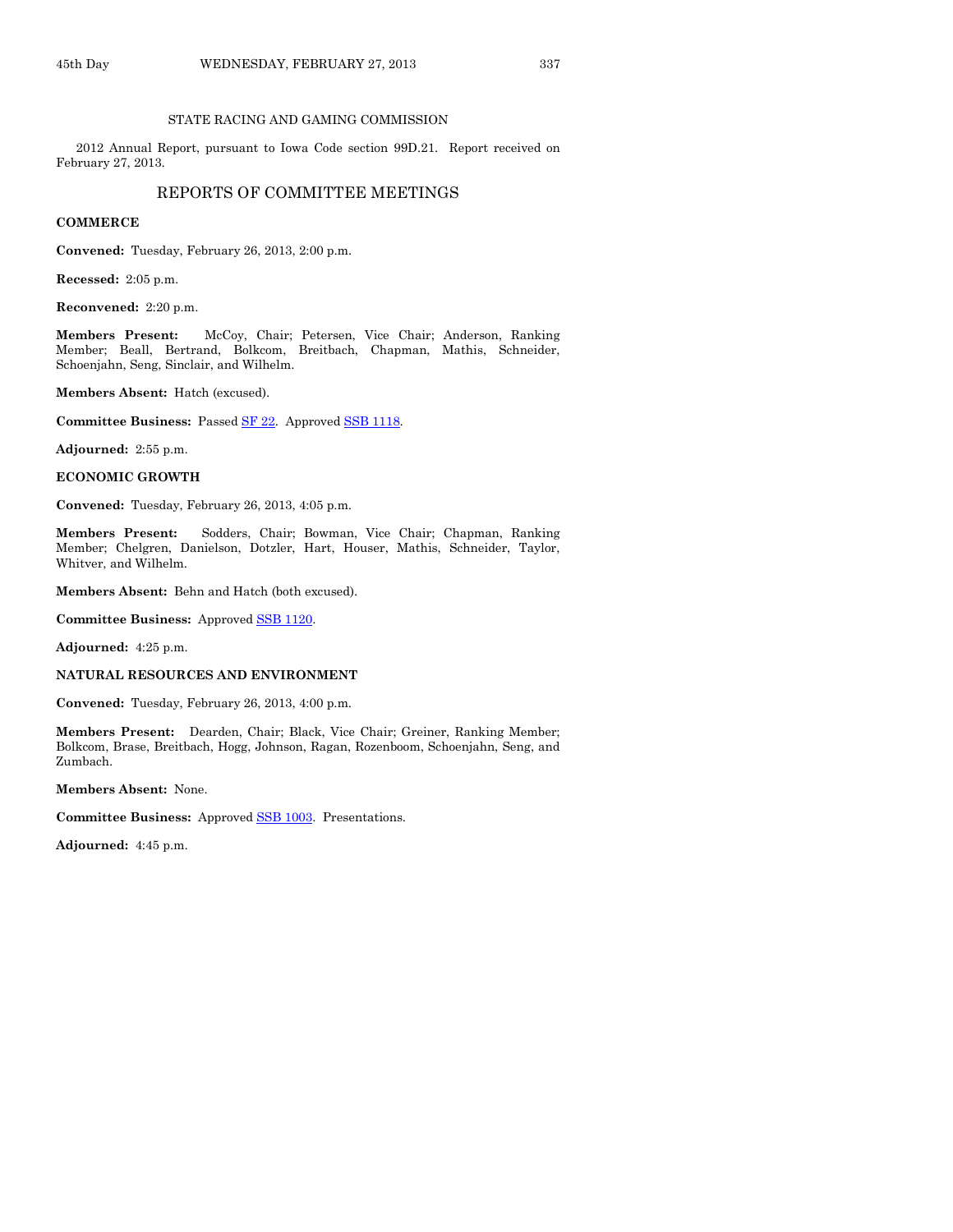# INTRODUCTION OF RESOLUTION

**[Senate Joint Resolution 6](http://coolice.legis.state.ia.us/Cool-ICE/default.asp?Category=billinfo&Service=Billbook&frame=1&GA=85&hbill=SJR6)**, by Zaun, a joint resolution proposing an amendment to the Constitution of the State of Iowa to provide home rule for school districts.

Read first time under Rule 28 and referred to committee on **Rules and Administration**.

# INTRODUCTION OF BILLS

**[Senate File 268](http://coolice.legis.state.ia.us/Cool-ICE/default.asp?Category=billinfo&Service=Billbook&frame=1&GA=85&hbill=SF268)**, by Dearden, a bill for an act relating to the natural resources and outdoor recreation trust fund by increasing the sales and use tax rates and including effective date provisions.

Read first time under Rule 28 and referred to committee on **Ways and Means**.

**[Senate File 269](http://coolice.legis.state.ia.us/Cool-ICE/default.asp?Category=billinfo&Service=Billbook&frame=1&GA=85&hbill=SF269)**, by committee on Human Resources, a bill for an act relating to the state comprehensive Alzheimer's disease response strategy.

Read first time under Rule 28 and **placed on calendar**.

**[Senate File 270](http://coolice.legis.state.ia.us/Cool-ICE/default.asp?Category=billinfo&Service=Billbook&frame=1&GA=85&hbill=SF270)**, by committee on Commerce, a bill for an act specifying procedures applicable to claims asserting stray electric current or voltage.

Read first time under Rule 28 and **placed on calendar**.

**[Senate File 271](http://coolice.legis.state.ia.us/Cool-ICE/default.asp?Category=billinfo&Service=Billbook&frame=1&GA=85&hbill=SF271)**, by committee on Commerce, a bill for an act concerning the alcoholic beverages division of the department of commerce and alcoholic beverage control, and making penalties applicable.

Read first time under Rule 28 and **placed on calendar**.

**[Senate File 272](http://coolice.legis.state.ia.us/Cool-ICE/default.asp?Category=billinfo&Service=Billbook&frame=1&GA=85&hbill=SF272)**, by committee on Natural Resources and Environment, a bill for an act relating to matters under the purview of the department of natural resources, including the registration and titling of snowmobiles and all-terrain vehicles, the restore the outdoors program, and protected wetlands.

Read first time under Rule 28 and **placed on calendar**.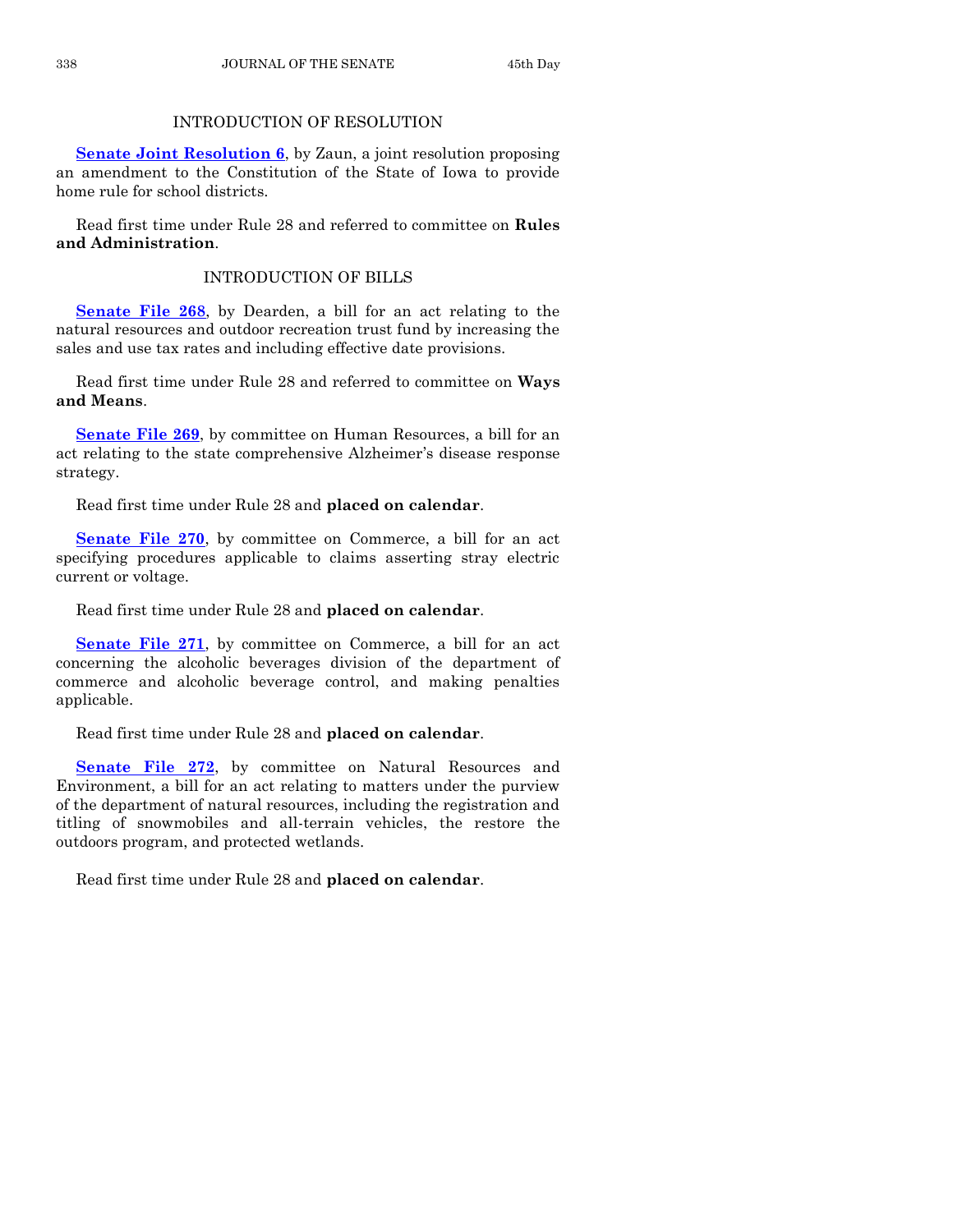**[Senate File 273](http://coolice.legis.state.ia.us/Cool-ICE/default.asp?Category=billinfo&Service=Billbook&frame=1&GA=85&hbill=SF273)**, by Schneider, a bill for an act modifying qualification requirements for classroom driver education instructors.

Read first time under Rule 28 and referred to committee on **Transportation**.

**[Senate File 274](http://coolice.legis.state.ia.us/Cool-ICE/default.asp?Category=billinfo&Service=Billbook&frame=1&GA=85&hbill=SF274)**, by Hatch, Mathis, Sodders, Beall, and Dotzler, a bill for an act creating a technology prairie by promoting an environment to foster the growth of technology, start-up, and small businesses and to attract a skilled workforce by providing incentives and financial assistance to businesses and certain employees, and including effective date and applicability provisions.

Read first time under Rule 28 and referred to committee on **Economic Growth**.

**[Senate File 275](http://coolice.legis.state.ia.us/Cool-ICE/default.asp?Category=billinfo&Service=Billbook&frame=1&GA=85&hbill=SF275)**, by committee on Economic Growth, a bill for an act creating the manufactured housing program fund.

Read first time under Rule 28 and **placed on calendar**.

**[Senate File 276](http://coolice.legis.state.ia.us/Cool-ICE/default.asp?Category=billinfo&Service=Billbook&frame=1&GA=85&hbill=SF276)**, by Sorenson, Bertrand, Guth, Zaun, Greiner, and Boettger, a bill for an act relating to the use of an unmanned aircraft system by a state or local law enforcement agency.

Read first time under Rule 28 and referred to committee on **Judiciary**.

**[Senate File 277](http://coolice.legis.state.ia.us/Cool-ICE/default.asp?Category=billinfo&Service=Billbook&frame=1&GA=85&hbill=SF277)**, by Sorenson, Guth, Zaun, Boettger, and Ernst, a bill for an act relating to an exemption to the compulsory education and competent private instruction provisions for certain persons.

Read first time under Rule 28 and referred to committee on **Education.**

**[Senate File 278](http://coolice.legis.state.ia.us/Cool-ICE/default.asp?Category=billinfo&Service=Billbook&frame=1&GA=85&hbill=SF278)**, by Ernst, a bill for an act relating to the assessment of certain real estate used in the cultivation and production of algae, and including effective date and retroactive applicability provisions.

Read first time under Rule 28 and referred to committee on **Ways and Means.**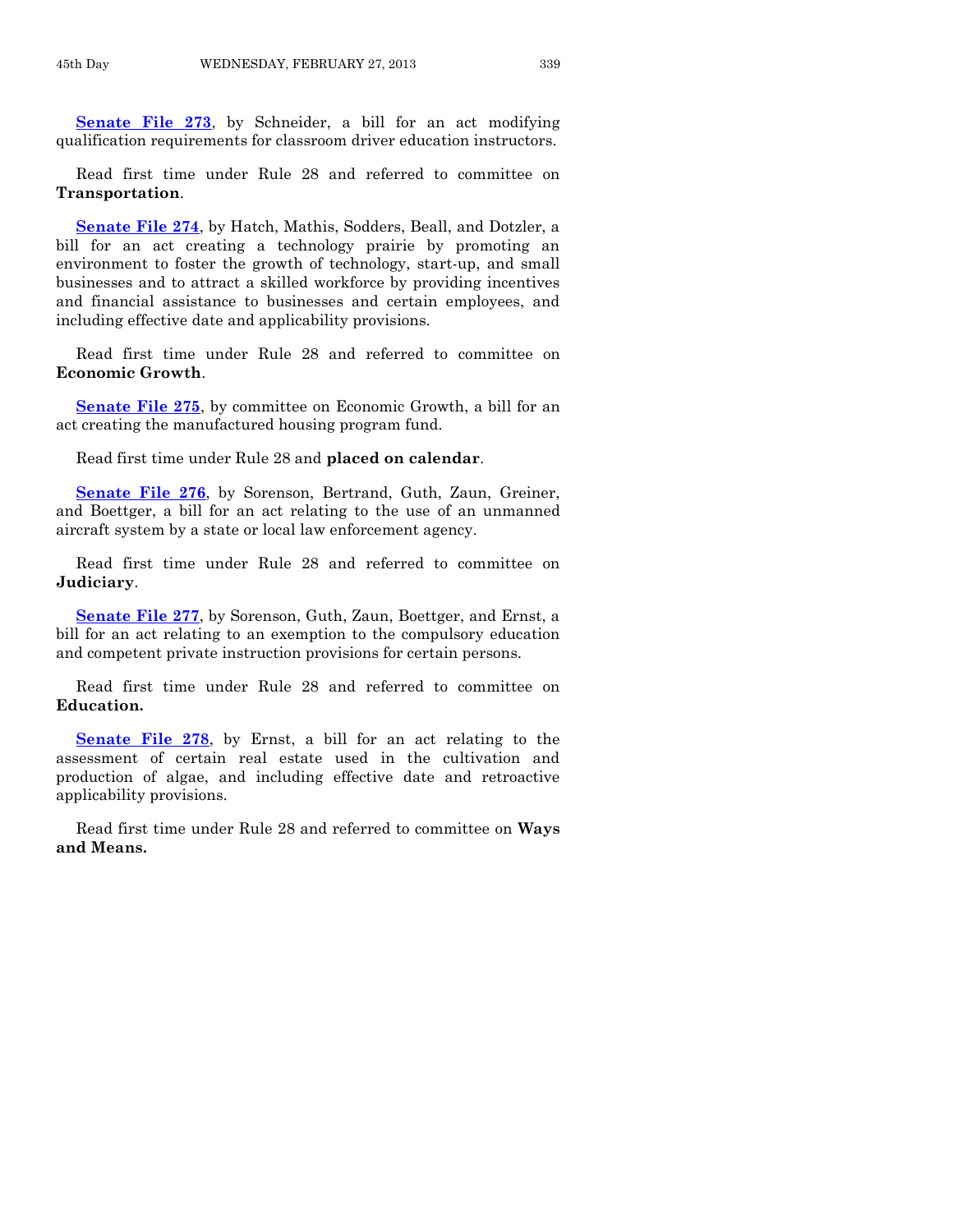# STUDY BILLS RECEIVED

# **[SSB 1212](http://coolice.legis.state.ia.us/Cool-ICE/default.asp?Category=billinfo&Service=Billbook&frame=1&GA=85&hbill=SSB1212) State Government**

Relating to licensure of professionals practicing addiction counseling or providing addiction prevention services by the behavioral science board, making penalties applicable, and including effective date provisions.

# **[SSB 1213](http://coolice.legis.state.ia.us/Cool-ICE/default.asp?Category=billinfo&Service=Billbook&frame=1&GA=85&hbill=SSB1213) State Government**

Concerning the categorization and reporting of compensation provided to executive branch employees.

# **[SSB 1214](http://coolice.legis.state.ia.us/Cool-ICE/default.asp?Category=billinfo&Service=Billbook&frame=1&GA=85&hbill=SSB1214) Judiciary**

Relating to estates and trusts and including retroactive and other applicability provisions.

# **[SSB 1215](http://coolice.legis.state.ia.us/Cool-ICE/default.asp?Category=billinfo&Service=Billbook&frame=1&GA=85&hbill=SSB1215) Judiciary**

Relating to the sealing of juvenile delinquency records.

# **[SSB 1216](http://coolice.legis.state.ia.us/Cool-ICE/default.asp?Category=billinfo&Service=Billbook&frame=1&GA=85&hbill=SSB1216) Economic Growth**

Relating to offers of suitable work made to certain injured employees and including applicability provisions.

# **[SSB 1217](http://coolice.legis.state.ia.us/Cool-ICE/default.asp?Category=billinfo&Service=Billbook&frame=1&GA=85&hbill=SSB1217) Economic Growth**

Relating to the Iowa finance authority and making an appropriation.

# **[SSB 1218](http://coolice.legis.state.ia.us/Cool-ICE/default.asp?Category=billinfo&Service=Billbook&frame=1&GA=85&hbill=SSB1218) State Government**

Concerning the allocation of adjusted gross receipts from gambling games at certain licensed gambling facilities for horse purses.

# **[SSB 1219](http://coolice.legis.state.ia.us/Cool-ICE/default.asp?Category=billinfo&Service=Billbook&frame=1&GA=85&hbill=SSB1219) Natural Resources and Environment**

Relating to certain title abstracts to property with private sewage disposal systems and providing effective date and retroactive applicability provisions.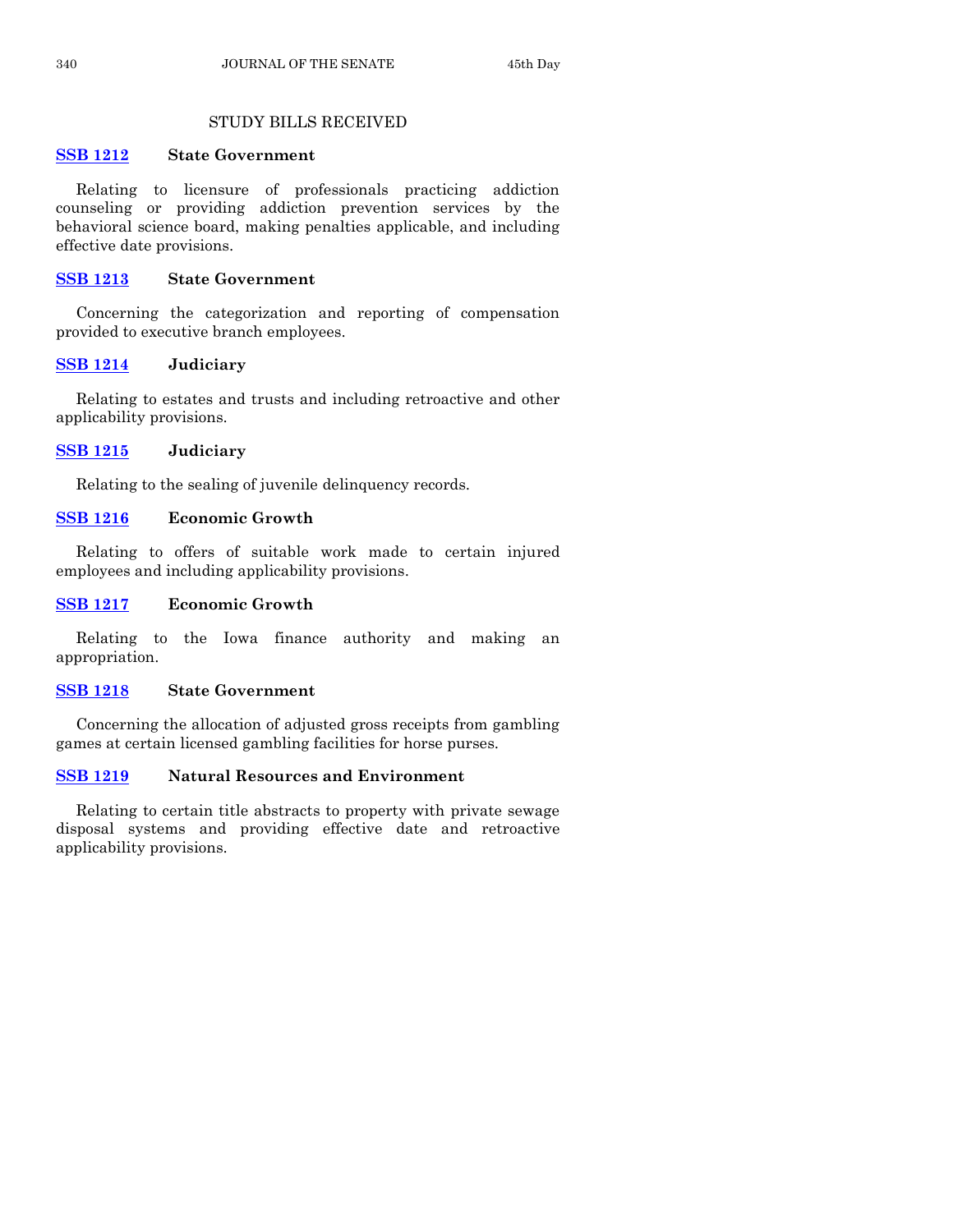# SUBCOMMITTEE ASSIGNMENTS

#### **[Senate File 205](http://coolice.legis.state.ia.us/Cool-ICE/default.asp?Category=billinfo&Service=Billbook&frame=1&GA=85&hbill=SF205)**

WAYS AND MEANS: Dotzler, Chair; Bertrand and Seng

#### **[Senate File 233](http://coolice.legis.state.ia.us/Cool-ICE/default.asp?Category=billinfo&Service=Billbook&frame=1&GA=85&hbill=SF233)**

EDUCATION: Quirmbach, Chair; Dvorsky and Ernst

#### **[Senate File 238](http://coolice.legis.state.ia.us/Cool-ICE/default.asp?Category=billinfo&Service=Billbook&frame=1&GA=85&hbill=SF238)**

WAYS AND MEANS: Hogg, Chair; Behn and Bolkcom

#### **[Senate File 242](http://coolice.legis.state.ia.us/Cool-ICE/default.asp?Category=billinfo&Service=Billbook&frame=1&GA=85&hbill=SF242)**

WAYS AND MEANS: Bolkcom, Chair; Bertrand and Hogg

#### **[Senate File 260](http://coolice.legis.state.ia.us/Cool-ICE/default.asp?Category=billinfo&Service=Billbook&frame=1&GA=85&hbill=SF260)**

WAYS AND MEANS: Dotzler, Chair; Feenstra and McCoy

#### **[Senate File 262](http://coolice.legis.state.ia.us/Cool-ICE/default.asp?Category=billinfo&Service=Billbook&frame=1&GA=85&hbill=SF262)**

WAYS AND MEANS: Quirmbach, Chair; Feenstra and Petersen

## **[Senate File 263](http://coolice.legis.state.ia.us/Cool-ICE/default.asp?Category=billinfo&Service=Billbook&frame=1&GA=85&hbill=SF263)**

STATE GOVERNMENT: Sodders, Chair; Dearden and Feenstra

**[Senate File 267](http://coolice.legis.state.ia.us/Cool-ICE/default.asp?Category=billinfo&Service=Billbook&frame=1&GA=85&hbill=SF267)**

WAYS AND MEANS: Quirmbach, Chair; Chapman and Hogg

#### **[Senate File 276](http://coolice.legis.state.ia.us/Cool-ICE/default.asp?Category=billinfo&Service=Billbook&frame=1&GA=85&hbill=SF276)**

JUDICIARY: Hogg, Chair; Dvorsky and Sorenson

#### **SSB [1212](http://coolice.legis.state.ia.us/Cool-ICE/default.asp?Category=billinfo&Service=Billbook&frame=1&GA=85&hbill=SSB1212)**

STATE GOVERNMENT: Bowman, Chair; Sodders and Whitver

# **SSB [1213](http://coolice.legis.state.ia.us/Cool-ICE/default.asp?Category=billinfo&Service=Billbook&frame=1&GA=85&hbill=SSB1213)**

STATE GOVERNMENT: Danielson, Chair; Jochum and Smith

#### **SSB [1214](http://coolice.legis.state.ia.us/Cool-ICE/default.asp?Category=billinfo&Service=Billbook&frame=1&GA=85&hbill=SSB1214)**

JUDICIARY: Hogg, Chair; Horn and Whitver

#### **SSB [1215](http://coolice.legis.state.ia.us/Cool-ICE/default.asp?Category=billinfo&Service=Billbook&frame=1&GA=85&hbill=SSB1215)**

JUDICIARY: Dvorsky, Chair; Petersen and Schneider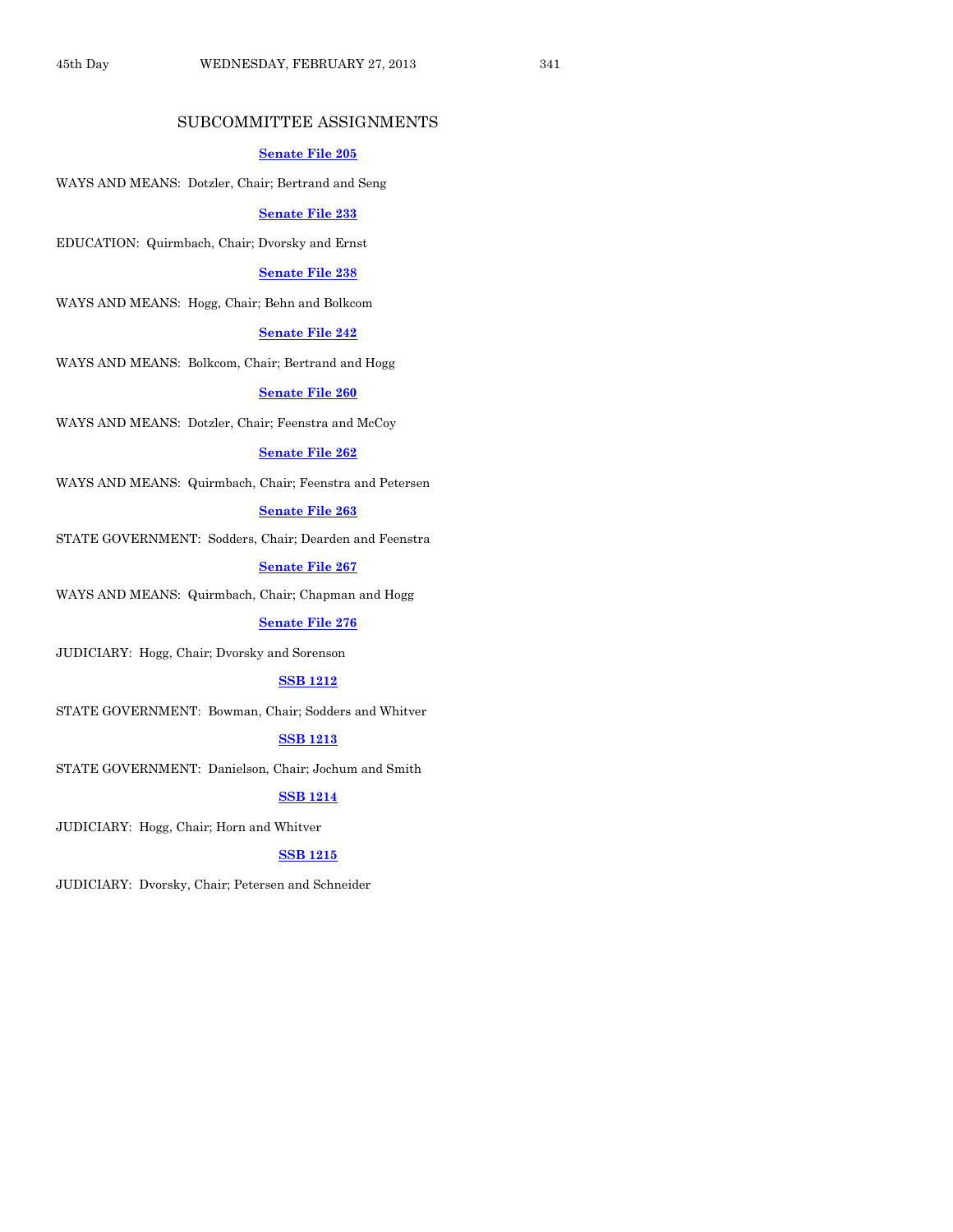## **SSB [1216](http://coolice.legis.state.ia.us/Cool-ICE/default.asp?Category=billinfo&Service=Billbook&frame=1&GA=85&hbill=SSB1216)**

ECONOMIC GROWTH: Dotzler, Chair; Chapman and Taylor

#### **SSB [1217](http://coolice.legis.state.ia.us/Cool-ICE/default.asp?Category=billinfo&Service=Billbook&frame=1&GA=85&hbill=SSB1217)**

ECONOMIC GROWTH: Sodders, Chair; Chapman and Danielson

#### **SSB [1218](http://coolice.legis.state.ia.us/Cool-ICE/default.asp?Category=billinfo&Service=Billbook&frame=1&GA=85&hbill=SSB1218)**

STATE GOVERNMENT: McCoy, Chair; Anderson and Dearden

#### **SSB [1219](http://coolice.legis.state.ia.us/Cool-ICE/default.asp?Category=billinfo&Service=Billbook&frame=1&GA=85&hbill=SSB1219)**

NATURAL RESOURCES AND ENVIRONMENT: Hogg, Chair; Rozenboom and Seng

# FINAL COMMITTEE REPORTS OF BILL ACTION

#### **COMMERCE**

**Bill Title:** [SENATE FILE 270](http://coolice.legis.state.ia.us/Cool-ICE/default.asp?Category=billinfo&Service=Billbook&frame=1&GA=85&hbill=SF270) (formerl[y SF 22\)](http://coolice.legis.state.ia.us/Cool-ICE/default.asp?Category=billinfo&Service=Billbook&frame=1&GA=85&hbill=SF22), a bill for an act specifying procedures applicable to claims asserting stray electric current or voltage.

#### **Recommendation:** APPROVED COMMITTEE BILL.

**Final Vote:** Ayes, 13: McCoy, Petersen, Anderson, Beall, Bertrand, Bolkcom, Breitbach, Chapman, Mathis, Schneider, Schoenjahn, Sinclair, and Wilhelm. Nays, 1: Seng. Absent, 1: Hatch.

**Fiscal Note:** NOT REQUIRED UNDER JOINT RULE 17.

**ALSO:**

**Bill Title:** [SENATE FILE 271](http://coolice.legis.state.ia.us/Cool-ICE/default.asp?Category=billinfo&Service=Billbook&frame=1&GA=85&hbill=SF271) [\(SSB 1118\)](http://coolice.legis.state.ia.us/Cool-ICE/default.asp?Category=billinfo&Service=Billbook&frame=1&GA=85&hbill=SSB1118), a bill for an act concerning the alcoholic beverages division of the department of commerce and alcoholic beverage control, and making penalties applicable.

#### **Recommendation:** APPROVED COMMITTEE BILL.

**Final Vote:** Ayes, 14: McCoy, Petersen, Anderson, Beall, Bertrand, Bolkcom, Breitbach, Chapman, Mathis, Schneider, Schoenjahn, Seng, Sinclair, and Wilhelm. Nays, none. Absent, 1: Hatch.

**Fiscal Note:** NOT REQUIRED UNDER JOINT RULE 17.

#### **ECONOMIC GROWTH**

**Bill Title:** [SENATE FILE 275](http://coolice.legis.state.ia.us/Cool-ICE/default.asp?Category=billinfo&Service=Billbook&frame=1&GA=85&hbill=SF275) [\(SSB 1120\)](http://coolice.legis.state.ia.us/Cool-ICE/default.asp?Category=billinfo&Service=Billbook&frame=1&GA=85&hbill=SSB1120), a bill for an act creating the manufactured housing program fund.

**Recommendation:** APPROVED COMMITTEE BILL.